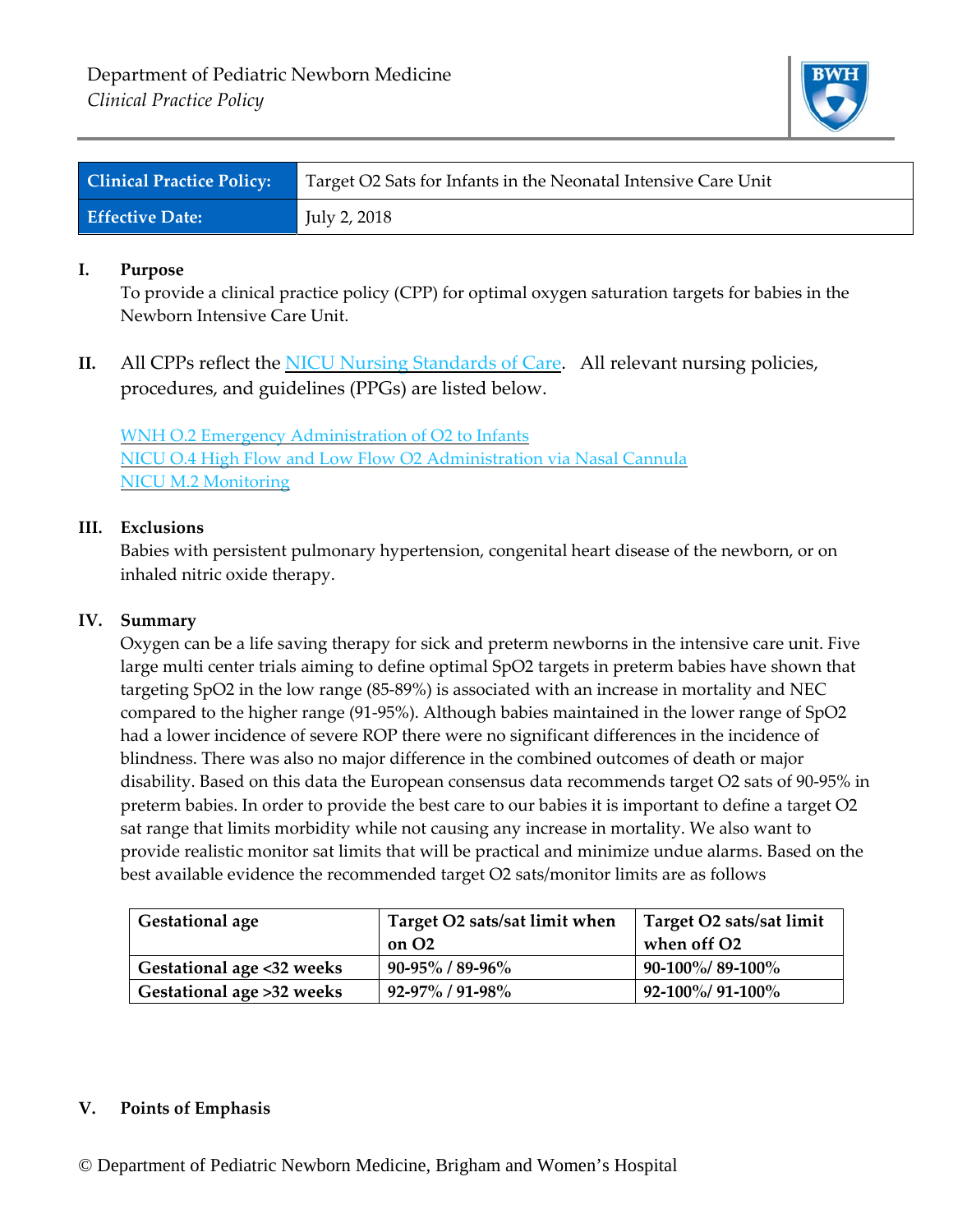

- The oximeter must be able to detect an adequate pulse rate and waveform.
- Conditions that can interfere with the monitor's ability to detect arterial pulsations include: compromised cardiac output, hypotension, marked edema, motion artifact, poor cable connection, phototherapy lights, poor disposable probe sensor (may need to be replaced), or the probe site may need to be changed.
- Infants with congenital heart disease may need individualized goal SpO<sub>2</sub> ranges based on their anatomy and physiology. The physician orders should reflect this after discussion with Pediatric Cardiology.
- If the infant's SpO, reading is consistently in the high range, the FiO<sub>2</sub> should be weaned.
- Infants receiving supplemental oxygen (CPAP, ventilator) who have an oxygen requirement which increases by 10% should be re‐assessed by the medical staff.
- The infant receiving supplemental oxygen via a nasal cannula, whose oxygen requirement increases significantly beyond their baseline, should be reassessed by the medical or NNP staff.

# • **Strategies to limit oxygen toxicity**

- o Ensure monitor alarm limits are set for ranges per policy
- o If a baby previously in RA FiO2 needs additional  $O<sub>2</sub>$  the sat limits should be changed to the age appropriate ranges
- o Daily attending progress note should include:
	- a) Diagnosis
	- b)  $FiO<sub>2</sub>$
	- c) If any reason to deviate from target  $O<sub>2</sub>$  sat limits.